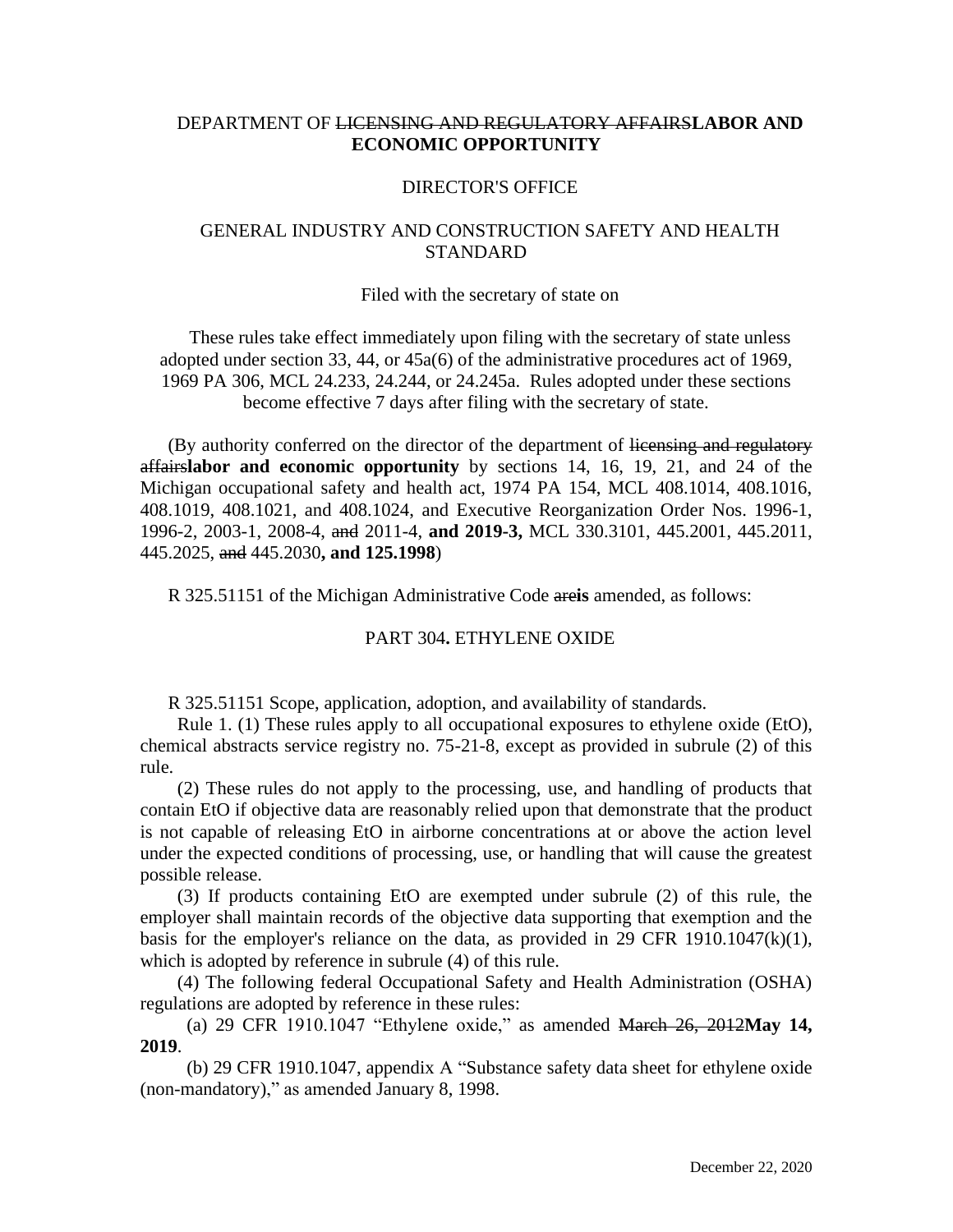(c) 29 CFR 1910.1047, appendix B "Substance technical guidelines for ethylene oxide (non-mandatory)," as in effect as of the effective date of these rules.

 (d) 29 CFR 1910.1047, appendix C "Medical surveillance guidelines for ethylene oxide (non-mandatory)," as in effect as of the effective date of these rules.

 (e) 29 CFR 1910.1047, appendix D "Sampling and analytical methods for ethylene oxide (non-mandatory)," as amended February 13, 1996.

 (5) A reference to 29 CFR 1910.38 and 1910.39 means General Industry Safety and Health Standard Part 6. "Fire Exits."

 (6) A reference to 29 CFR 1910.132 and 1910.133 means General Industry Safety and Health Standard Part 33. "Personal Protective Equipment."

(7) A reference to 29 CFR 1910.1200 means Occupational Health Standard Part 430. "Hazard Communication."

 (8) A reference to 29 CFR 1910.134 means Occupational Health**General Industry and Construction Safety and Health** Standard Part 451. "Respiratory Protection."

 (9) A reference to 29 CFR 1910.1020 means General Industry and Construction Safety and Health Standard Part 470. "Employee Medical Records and Trade Secrets."

 (10) The adopted federal regulations have the same force and effect as a rule promulgated under the Michigan occupational safety and health act, 1974 PA 154, MCL 408.1001 to 408.1094.

 (11) The OSHA regulations adopted in these rules are available from the United States Department of Labor, Occupational Safety and Health Administration website, www.osha.gov, at no charge, as of the time of adoption of these rules.

 (12) The regulations adopted in these rules are available for inspection at the Department of Licensing and Regulatory Affairs**Labor and Economic Opportunity**, MIOSHA, Regulatory Services**Standards and FOIA** Section, 530 West Allegan Street, P.O. Box 30643, Lansing, Michigan, 48909-8143.

 (13) The regulations adopted in these rules may be obtained from the publisher or the Department of Licensing and Regulatory Affairs**Labor and Economic Opportunity**, MIOSHA, Regulatory Services**Standards and FOIA** Section, 530 West Allegan Street, P.O. Box 30643, Lansing, Michigan, 48909-8143, at the cost charged in this rule, plus \$20.00 for shipping and handling.

 (14) The following Michigan Occupational Safety and Health Administration**occupational safety and health administration** (MIOSHA) standards are referenced in these rules. Up to 5 copies of these standards may be obtained at no charge from the Department of Licensing and Regulatory Affairs**Labor and Economic Opportunity**, MIOSHA, Regulatory Services**Standards and FOIA** Section, 530 West Allegan Street, P.O. Box 30643, Lansing, Michigan, 48909-8143 or via the internet at the following website: [www.michigan.gov/mioshastandards.](http://www.michigan.gov/mioshastandards) For quantities greater than 5, the cost, at the time of adoption of these rules, is 4 cents per page.

 (a) Occupational Health Standard Part 430. "Hazard Communication," R 325.77001 to R 325.77004.

 (b) Occupational Health**General Industry and Construction Safety and Health** Standard Part 451. "Respiratory Protection," R 325.60051 to R 325.60052.

 (c) General Industry Safety and Health Standard Part 6. "Fire Exits," R 408.10601 to R 408.10697.